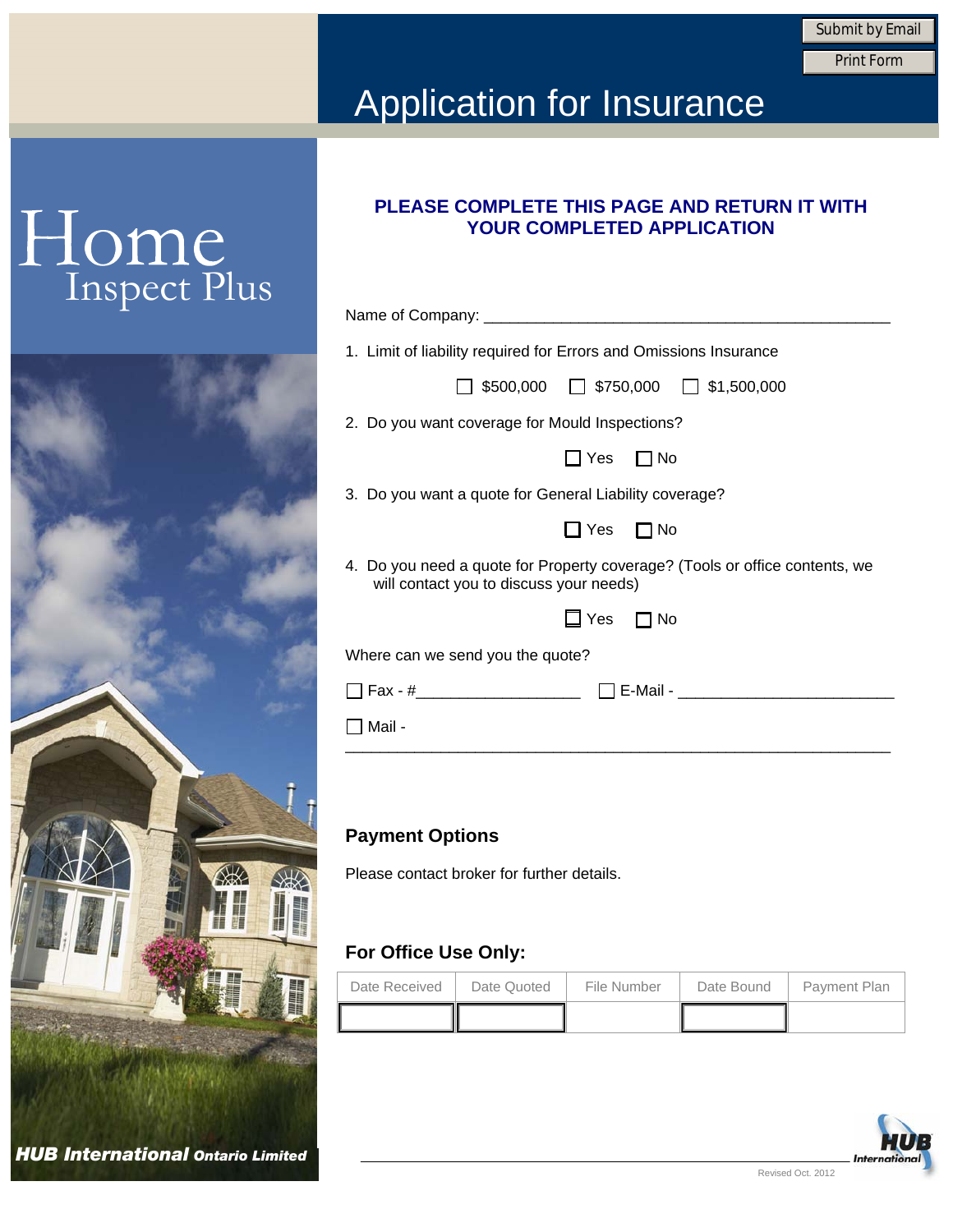# Home<br>Inspect Plus



### Application for Insurance

#### **HOME INSPECTOR APPLICATION FOR ERRORS AND OMISSIONS LIABILITY AND GENERAL LIABILITY INSURANCE**

Administered by: HUB International Ontario Limited

Please type or print in ink. Answer all questions, use "NONE" or "N/A" where applicable, use attachments as necessary. We cannot process incomplete applications.

- 1. Name of Principal/Owner:\_\_\_\_\_\_\_\_\_\_\_\_\_\_\_\_\_\_\_\_\_\_\_\_\_\_\_\_\_\_\_\_\_\_\_\_\_\_\_\_\_\_\_\_\_ Full Business Name: \_\_\_\_\_\_\_\_\_\_\_\_\_\_\_\_\_\_\_\_\_\_\_\_\_\_\_\_\_\_\_\_\_\_\_\_\_\_\_\_\_\_\_\_\_\_\_\_ Mailing Address: City: \_\_\_\_\_\_\_\_\_\_\_\_\_\_\_\_\_\_\_\_\_\_Province \_\_\_\_\_\_ Postal Code:\_\_\_\_\_\_\_\_\_\_\_\_\_\_ Location Address: Business Phone: (  $\qquad \qquad$  ) Facsimile Number:  $(\_\_\_\_\_)$ E-mail Address: Individual Contact: **with a set of the set of the set of the set of the set of the set of the set of the set of the set of the set of the set of the set of the set of the set of the set of the set of the set of the set of** Website:
- 2. a. Date the home inspection business created: \_\_\_\_\_\_\_\_\_\_\_\_\_\_\_\_\_\_\_\_\_\_\_\_\_\_\_\_\_\_\_
	- b. How many years in the home inspection business: **with any many years** in the home inspection business:
	- c. Date of association membership inception:
- 3. List all other staff and their position. (Use attachments if necessary) Name **Position** \_\_\_\_\_\_\_\_\_\_\_\_\_\_\_\_\_\_\_\_\_\_\_\_\_\_\_\_/\_\_\_\_\_\_\_\_\_\_\_\_\_\_\_\_\_\_\_\_\_\_\_\_\_\_\_\_\_\_\_\_\_\_
- 4. Does the applicant/firm:
	- a. Perform any activities other than property inspections? I.e. Home Repairs?  $Yes \Box No \Box$  if Yes, describe:

 $\overline{1}$  , the contract of the contract of the contract of the contract of the contract of the contract of the contract of the contract of the contract of the contract of the contract of the contract of the contract of th

- b. Engage in any Architectural or Engineering activities? (i.e. architectural design or analysis; or structural, mechanical, electrical, or civil design or analysis) Yes  $\Box$  No  $\Box$  if Yes, attach a detailed description of these activities and E & O insurance declaration page(s)
- 5. General Liability, Errors and Omissions coverage the applicant/firm has had for the past three years: (Please attach copies of Declarations Pages)

|     | <b>Policy Period</b> | Insurance<br>Company | <b>Policy Number</b> | Deductible | Premium |
|-----|----------------------|----------------------|----------------------|------------|---------|
| E&C |                      |                      |                      |            |         |
| ÷Π  |                      |                      |                      |            |         |
|     |                      |                      |                      |            |         |

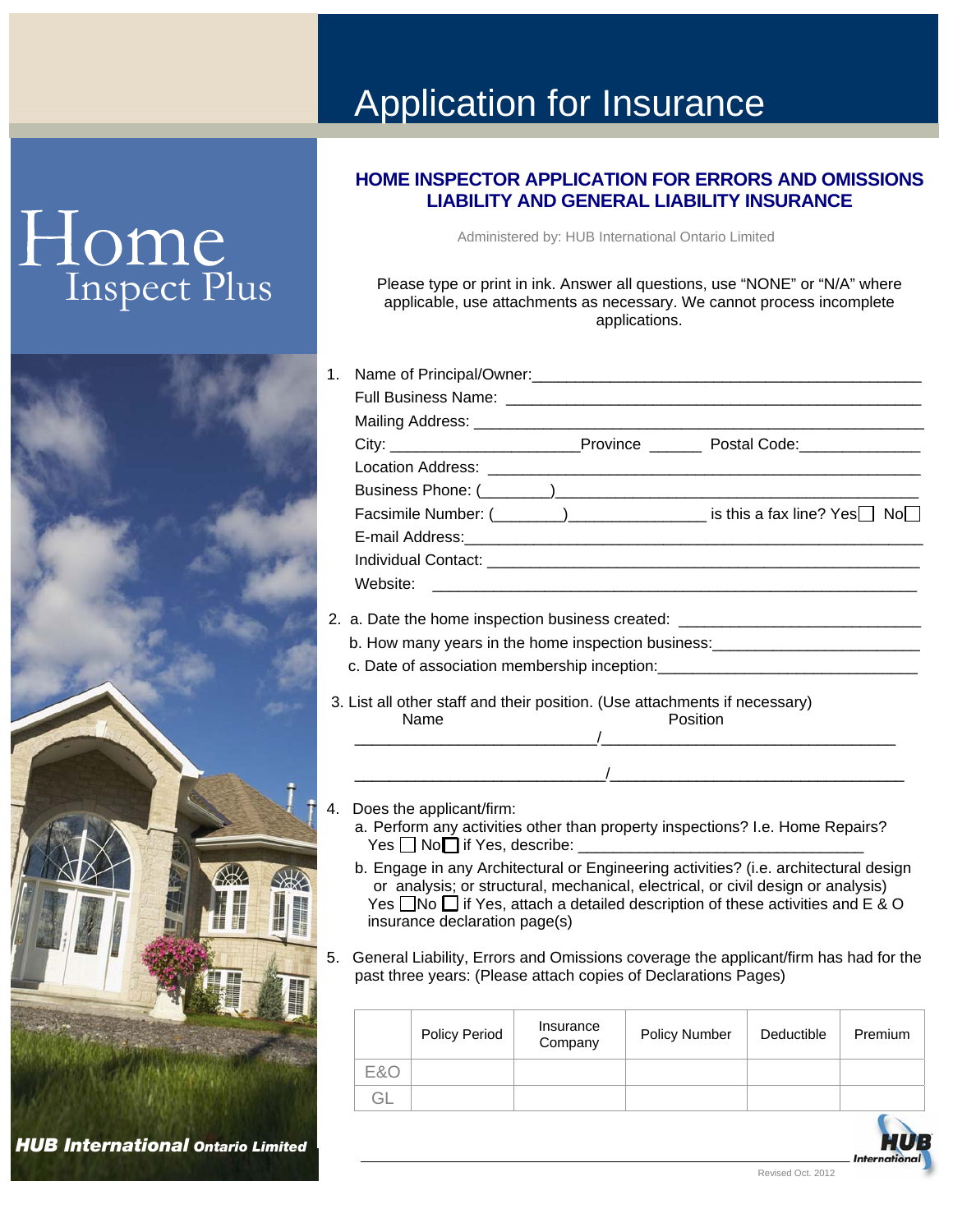# Home<br>Inspect Plus



6. Please provide the following information:

|                                      | Last 12<br>Months | Next 12 Months<br>(Estimated) |
|--------------------------------------|-------------------|-------------------------------|
| a. Number of inspections:            |                   |                               |
| b. Average fee per inspection:       |                   |                               |
| c. Total annual inspection receipts: |                   |                               |
| d. Number of inspectors:             |                   |                               |

| <b>Sources of Inspection Fees</b>          | <b>Clients</b> |      |                       |  |      |
|--------------------------------------------|----------------|------|-----------------------|--|------|
| a. One and two family dwellings:           |                | %    | a. Sellers:           |  | %    |
| b. Multiple Family (3-4) dwellings:        |                | %    | b. Prospective buyer: |  | $\%$ |
| c. Multiple family dwellings over 4 units: |                | $\%$ | c. Bank:              |  | %    |
| d. Farms and ranches:                      |                | $\%$ | d. Insurance Co.:     |  | %    |
| e. Commercial:                             |                | $\%$ | e. Real Estate:       |  | %    |
| f. Industrial:                             |                | $\%$ | f. Other:             |  | %    |
| g. Mould Sampling:                         |                | %    |                       |  |      |

7. a. Has the name or ownership of the applicant/firm ever changed or has any other business been purchased, merged or consolidated with the firm?  $Yes \Box No \Box$ 

- b. Is the firm owned or controlled by any other firm or individual?  $Yes \Box No \Box$
- c. Does the firm, any owner or officer of this firm own, engage in, operate, manage or act as a director or officer of any other business? Yes  $\Box$  No  $\Box$

\_\_\_\_\_\_\_\_\_\_\_\_\_\_\_\_\_\_\_\_\_\_\_\_\_\_\_\_\_\_\_\_\_\_\_\_\_\_\_\_\_\_\_\_\_\_\_\_\_\_\_\_\_\_\_\_\_\_\_\_\_\_ \_\_\_\_\_\_\_\_\_\_\_\_\_\_\_\_\_\_\_\_\_\_\_\_\_\_\_\_\_\_\_\_\_\_\_\_\_\_\_\_\_\_\_\_\_\_\_\_\_\_\_\_\_\_\_\_\_\_\_\_\_\_ \_\_\_\_\_\_\_\_\_\_\_\_\_\_\_\_\_\_\_\_\_\_\_\_\_\_\_\_\_\_\_\_\_\_\_\_\_\_\_\_\_\_\_\_\_\_\_\_\_\_\_\_\_\_\_\_\_\_\_\_\_\_

If yes to any question, provide details:

- 8. Have any claims been made against the applicant/firm, its predecessors, present or past owners, directors, officers or employees during the past five years? Or is the applicant/firm aware of any circumstances, allegations or contentions which could result in a claim(s) being made against the applicant/firm, its predecessors, present or past owners, directors or officers?  $\Box$  Yes  $\Box$  No If yes, complete the attached claims information form.
- 9. Have any persons of the firm proposed for this coverage ever been subject to disciplinary action by any licensing board, court, regulatory authority, professional association or has had their license revoked? Yes  $\Box$  No  $\Box$ If yes, provide details:

\_\_\_\_\_\_\_\_\_\_\_\_\_\_\_\_\_\_\_\_\_\_\_\_\_\_\_\_\_\_\_\_\_\_\_\_\_\_\_\_\_\_\_\_\_\_\_\_\_\_\_\_\_\_\_\_\_\_\_\_\_\_ \_\_\_\_\_\_\_\_\_\_\_\_\_\_\_\_\_\_\_\_\_\_\_\_\_\_\_\_\_\_\_\_\_\_\_\_\_\_\_\_\_\_\_\_\_\_\_\_\_\_\_\_\_\_\_\_\_\_\_\_\_\_ \_\_\_\_\_\_\_\_\_\_\_\_\_\_\_\_\_\_\_\_\_\_\_\_\_\_\_\_\_\_\_\_\_\_\_\_\_\_\_\_\_\_\_\_\_\_\_\_\_\_\_\_\_\_\_\_\_\_\_\_\_\_

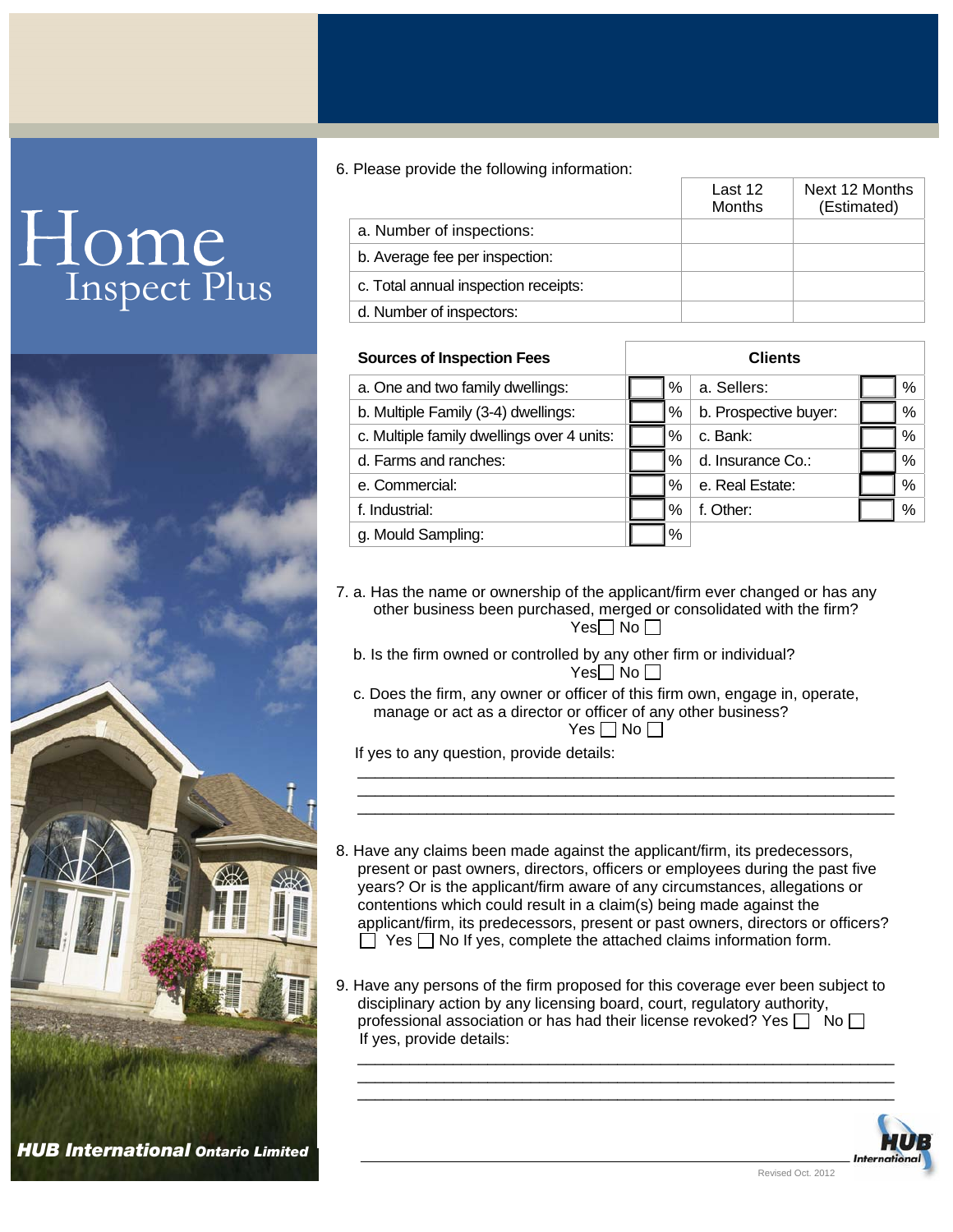# Inspect Plus



10. What formal training has been completed in home inspection by the principals and staff?:

\_\_\_\_\_\_\_\_\_\_\_\_\_\_\_\_\_\_\_\_\_\_\_\_\_\_\_\_\_\_\_\_\_\_\_\_\_\_\_\_\_\_\_\_\_\_\_\_\_\_\_\_\_\_\_\_\_\_\_\_\_\_ \_\_\_\_\_\_\_\_\_\_\_\_\_\_\_\_\_\_\_\_\_\_\_\_\_\_\_\_\_\_\_\_\_\_\_\_\_\_\_\_\_\_\_\_\_\_\_\_\_\_\_\_\_\_\_\_\_\_\_\_\_\_ \_\_\_\_\_\_\_\_\_\_\_\_\_\_\_\_\_\_\_\_\_\_\_\_\_\_\_\_\_\_\_\_\_\_\_\_\_\_\_\_\_\_\_\_\_\_\_\_\_\_\_\_\_\_\_\_\_\_\_\_\_\_

\_\_\_\_\_\_\_\_\_\_\_\_\_\_\_\_\_\_\_\_\_\_\_\_\_\_\_\_\_\_\_\_\_\_\_\_\_\_\_\_\_\_\_\_\_\_\_\_\_\_\_\_\_\_\_\_\_\_\_\_\_\_ \_\_\_\_\_\_\_\_\_\_\_\_\_\_\_\_\_\_\_\_\_\_\_\_\_\_\_\_\_\_\_\_\_\_\_\_\_\_\_\_\_\_\_\_\_\_\_\_\_\_\_\_\_\_\_\_\_\_\_\_\_\_

\_\_\_\_\_\_\_\_\_\_\_\_\_\_\_\_\_\_\_\_\_\_\_\_\_\_\_\_\_\_\_\_\_\_\_\_\_\_\_\_\_\_\_\_\_\_\_\_\_\_\_\_\_\_\_\_\_\_\_\_\_\_ \_\_\_\_\_\_\_\_\_\_\_\_\_\_\_\_\_\_\_\_\_\_\_\_\_\_\_\_\_\_\_\_\_\_\_\_\_\_\_\_\_\_\_\_\_\_\_\_\_\_\_\_\_\_\_\_\_\_\_\_\_\_ \_\_\_\_\_\_\_\_\_\_\_\_\_\_\_\_\_\_\_\_\_\_\_\_\_\_\_\_\_\_\_\_\_\_\_\_\_\_\_\_\_\_\_\_\_\_\_\_\_\_\_\_\_\_\_\_\_\_\_\_\_\_

- 11. What professional organizations, associations or societies does the applicant/firm belong to?: \_\_\_\_\_\_\_\_\_\_\_\_\_\_\_\_\_\_\_\_\_\_\_\_\_\_\_\_\_\_\_\_\_\_\_\_\_\_\_\_\_\_\_\_\_\_\_\_\_\_\_\_\_\_\_\_\_\_\_\_\_\_ Ontario Association of Certified Home Inspectors
- 12. Has any person or organization requested a certificate of insurance? Yes  $\Box$  No  $\Box$  If yes, explain:

| $\Box$ Certificate of insurance only    |                                     |
|-----------------------------------------|-------------------------------------|
|                                         |                                     |
|                                         |                                     |
|                                         |                                     |
| City, Province: _______________________ | Postal Code: ______________________ |
|                                         |                                     |

- 13. Any hold-harmless agreements entered into by the applicant/firm? (other than your Inspection Agreement) Yes  $\Box$  No  $\Box$  If yes, enclose a copy of same.
- 14. What percent of the applicant's business involves subcontracting work to others (other than listed in question 3):  $\sim$ 
	- a. Please describe work subcontracted:
	- b. Do you require Certificates of Insurance from subcontractors? Yes  $\Box$  No  $\Box$
- 15. Complete optional mould coverage supplement if optional coverage is desired.

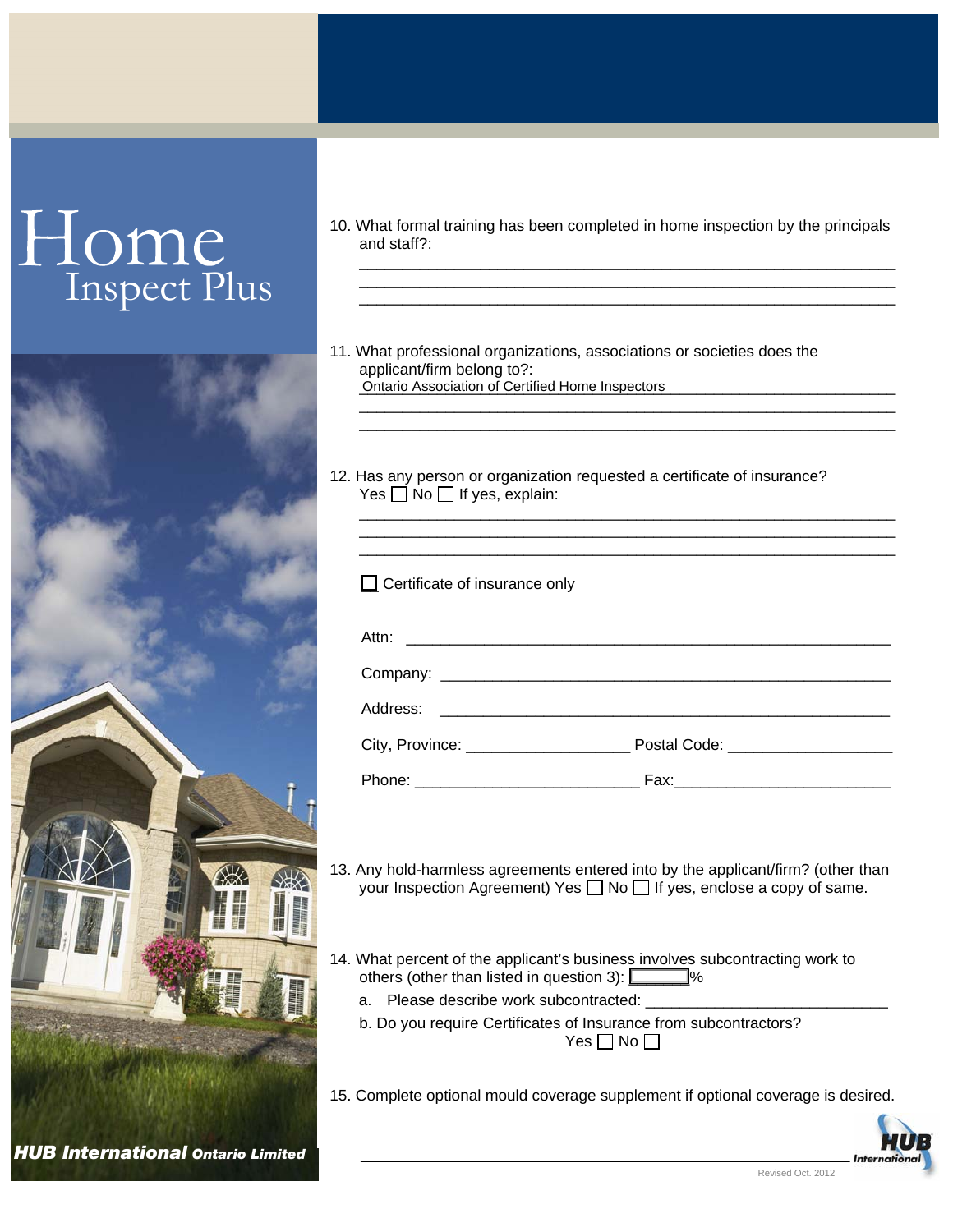## Home<br>Inspect Plus



I/We understand and accept that the policy does not provide coverage for: appraising, warranting or guaranteeing the present or future economic value of any home or useful life of any part thereof; estimated construction costs or any advice, consultation or guidance on costs, to repair, or cure any defect noted in any inspection report.

I/We understand and accept that the policy ONLY provides coverage for losses arising out of an inspection for which there is a properly completed inspection agreement. The inspection agreement must be the same as provided with the application or as on file with the Company. The agreement must be signed by the client or the clients representative.

Note: The policy contains other exclusions, provisions and conditions. Please read your policy carefully and call your representative if you have any questions.

I/We understand that this application does not bind the applicant/firm, the agent, the general agent or the company to complete this insurance transaction by the issuance of a policy and that the agent, general agent and the insurance company retain the right to request from you any additional information that is reasonably necessary or required in order to complete this transaction.

I/We hereby warrant that the information contained herein is true and correct and that no material facts have been misstated, omitted or suppressed. I/We understand and accept that this application, attachments and supplements shall be the basis and form a part of the insurance policy, if issued. I/We understand and accept that the Professional Indemnity (Errors & Omissions) section of the insurance policy, if issued, is written on a claims made basis. I/WE understand and agree that no coverage will become effective until a written proposal is made, signed by the applicant/firm and returned along with payment in full or required down payment of the premium, taxes and fees quoted.

Signature: \_\_\_\_\_\_\_\_\_\_\_\_\_\_\_\_\_\_\_\_\_\_\_\_\_\_\_\_\_\_\_\_\_\_\_\_\_\_\_\_\_\_\_\_\_\_\_\_\_\_\_\_\_\_

**Authorized signature of owner, partner or executive officer A facsimile signature shall have the same validity as an original subject to the receipt of the original within thirty (30) days.** 

Title: \_\_\_\_\_\_\_\_\_\_\_\_\_\_\_\_\_\_\_\_\_\_\_Date of signing: \_\_\_\_\_\_\_\_\_\_\_\_\_\_\_\_\_\_\_\_\_\_

**Please be sure to include the following with your application. These items are required to bind an insurance policy.** 

- **1. A copy or sample of your inspection report**
- **2. Attach any brochures or literature about your company**
- **3. Attach a copy of your most recent resume**
- **4. Attach a copy of any certificates that have been issued as proof of membership with any association that you listed in question 11**

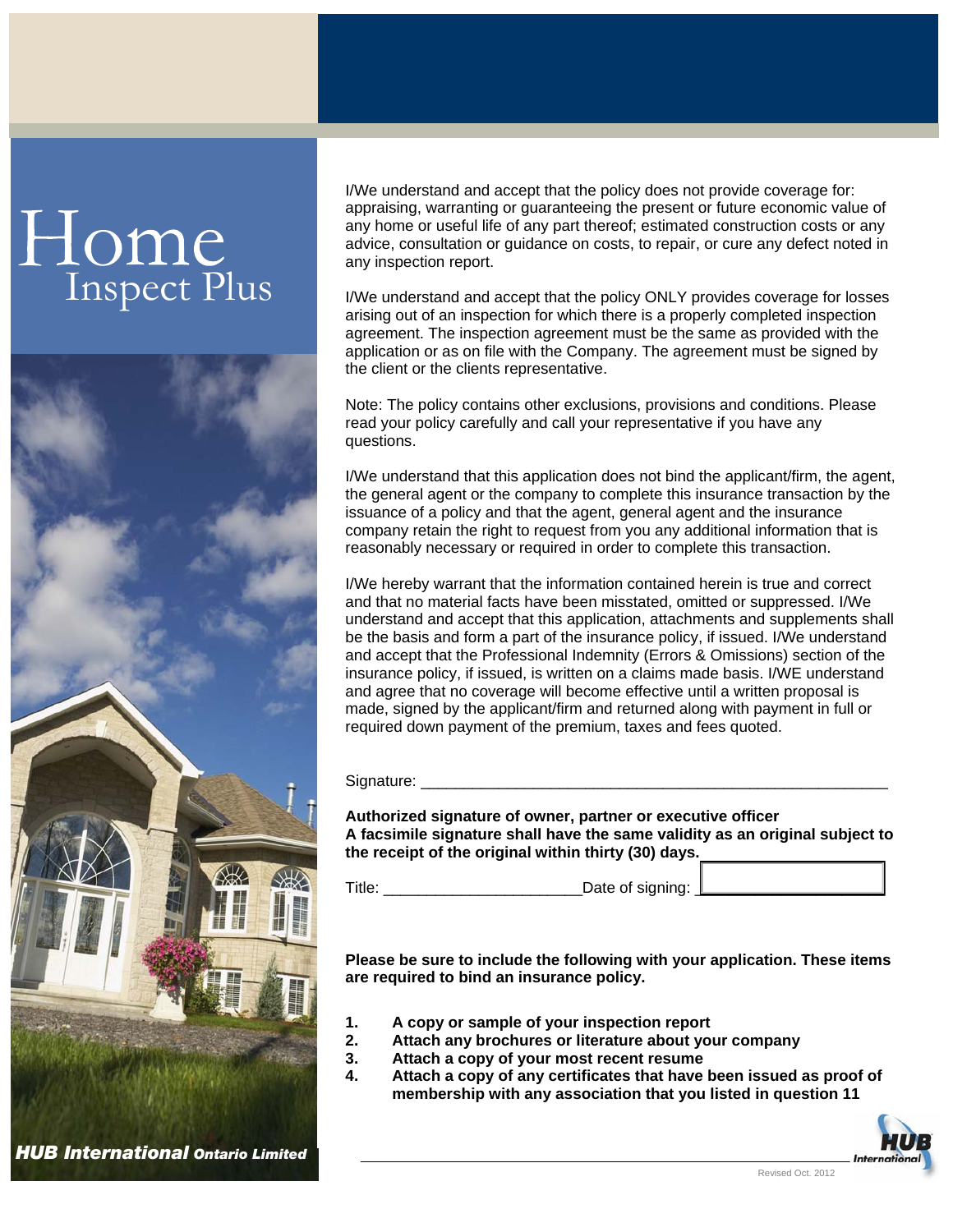Print Form

### Home Inspector Application

## Home<br>Inspect Plus



#### **ERRORS & OMISSIONS MOULD COVERAGE SUPPLEMENT**

**Mark and Answer the questions of those options which a quote is desired, use attachments as necessary** 

| <b>Business Name:</b> |  |
|-----------------------|--|
|                       |  |

#### **Mould Testing:**

- 1. Type of testing equipment used: \_\_\_\_\_\_\_\_\_\_\_\_\_\_\_\_\_\_\_\_\_\_\_\_\_\_\_\_\_\_
- 2. Describe any consulting performed:
- 3. Does the province in which the tests are performed require licensing? Yes  $\Pi$  No  $\Pi$

\_\_\_\_\_\_\_\_\_\_\_\_\_\_\_\_\_\_\_\_\_\_\_\_\_\_\_\_\_\_\_\_\_\_\_\_\_\_\_\_\_\_\_\_\_\_\_\_\_\_\_\_\_\_\_\_ \_\_\_\_\_\_\_\_\_\_\_\_\_\_\_\_\_\_\_\_\_\_\_\_\_\_\_\_\_\_\_\_\_\_\_\_\_\_\_\_\_\_\_\_\_\_\_\_\_\_\_\_\_\_\_\_

- 4. Do you perform remediation? Yes  $\Box$  No  $\Box$
- 5. Do you send samples to lab for analysis? Yes  $\Box$  No  $\Box$ Name of Lab:
	- Estimated number of tests to be performed in the next 12 months:
- 6. Estimated total receipts for this activity in the next 12 months:  $\lfloor$

#### *Attachments required to complete this supplement (if not previously submitted): Training/experience and nationally recognized association affiliation documentation for each optional coverage; samples of testing results, inspections, reports etc; copies of licenses.*

I/We hereby warrant that the information contained herein is true and correct and that no material facts have been misstated, omitted or suppressed. I/We understand and accept that this application, attachments and supplements shall be the basis and form a part of the insurance policy, if issued. I/We understand and accept that the Professional Indemnity (Errors & Omissions) section of the insurance policy, if issued, is written on a claims made basis. I/We understand and agree that no coverage will become effective until a written proposal is made, signed by the applicant/firm and returned along with payment in full or require down payment of the premium, taxes and fees quoted.

Signature:

**Authorized signature of owner, partner or executive officer. A facsimile signature shall have the same validity as an original subject to receipt of the original within thirty (30) days.** 

| Date of Signing:<br>itle |
|--------------------------|
|--------------------------|